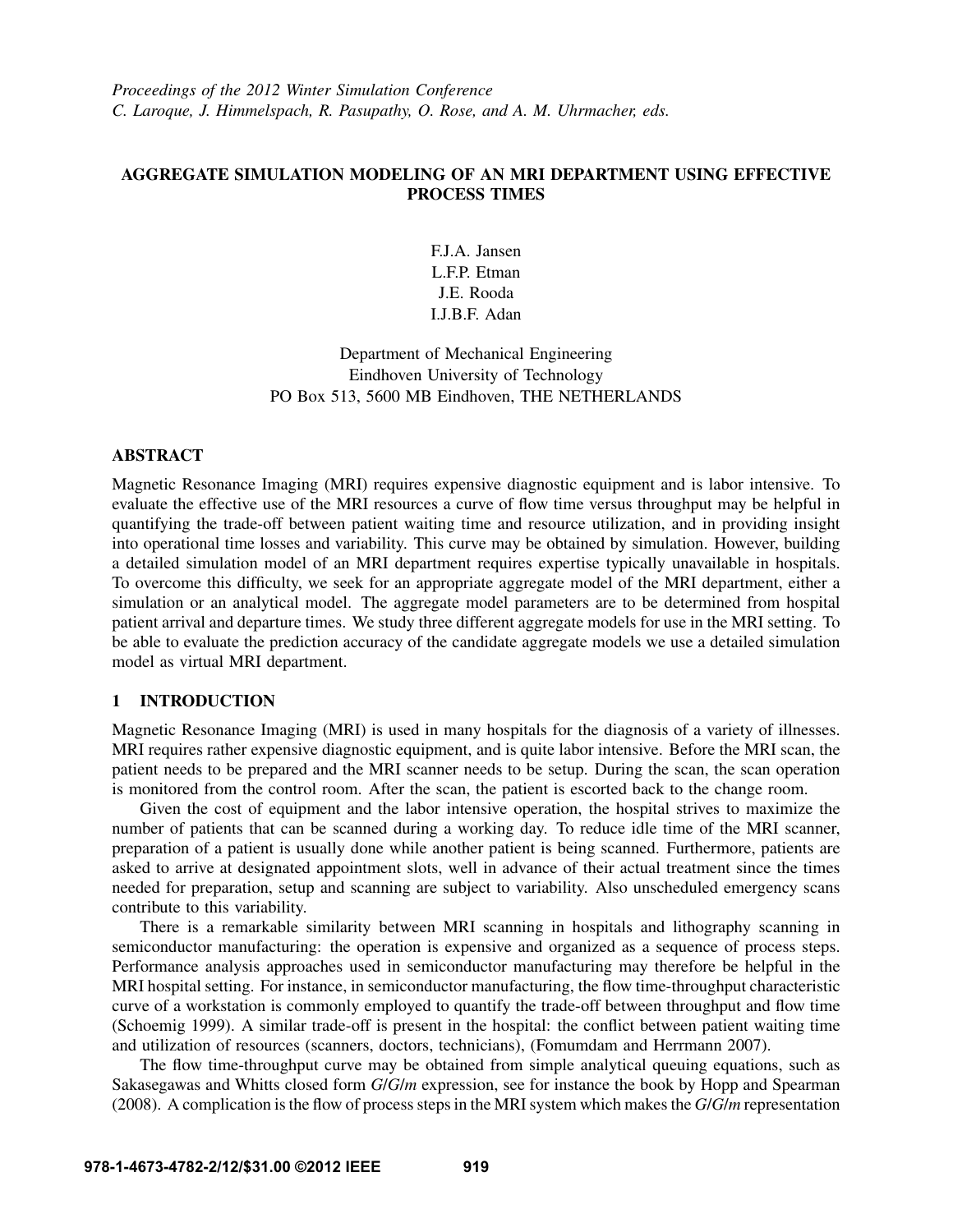less accurate. Alternatively, the flow time-throughput curve may be obtained using a simulation model that includes all relevant shop floor details (Park et al. 2002). However, building a detailed simulation model is quite elaborate and requires the collection of the necessary input data regarding the modeled details.

At the 2011 WSC conference we have presented an overview of our research efforts to develop *aggregate* models for queuing performance analysis of semiconductor equipment (Etman et al. 2011). The various details are not modeled in detail, but their contribution is lumped into an *effective process time* (EPT) distribution. The EPT distribution parameters are estimated directly from arrival and departure data collected from the manufacturing system in operation. While the aggregate model is trained by data obtained at a single utilization (throughput) level, the aggregate model can be used to predict the flow time performance at other utilization levels as well. Thus, a flow time-throughput curve is obtained.

We investigate the suitability of EPT-based aggregate modeling for operational health care modeling (Brailsford 2007), the MRI department in particular. We rely on a detailed simulation model as virtual MRI department to study the question: How accurate are the EPT-based aggregate models we have developed so far, or do we need a new class of aggregate models for the health care application? Through the simulated MRI environment, we can evaluate the prediction accuracy of candidate aggregate models at utilization levels other than the throughput training level, which is not possible if we use actual patient arrival and departure data from the hospital only. The detailed MRI simulation model we use in this paper was built for a hospital in the Netherlands in a related project (Pagoria 2011). The detailed model was validated using measurements from the hospital floor and was shown to provide a reasonable accurate representation of the MRI department under investigation.

The outline of the paper is as follows. We first present in Section 2 the detailed simulation model which serves as our virtual MRI department. In the subsequent sections we study three aggregate models. The first two are existing models, see Etman et al. (2011). The third one is new. In Section 3 we start with the 'classical' *G*/*G*/1 model and determine the mean and variance of the effective process time from arrival and departure times obtained from the virtual MRI department. The accuracy of this model for the (virtual) MRI department is shown to be rather poor, so we consider in Section 4 an existing work-in-progress-dependent *G*/*G*/1 type of aggregate model. This yields a significant improvement. But we also notice that the wip-dependency is limited to just a few wip levels. Therefore, in Section 5 we finally investigate a novel waiting time dependent aggregate model that is more suited for the MRI case.

## 2 DETAILED SIMULATION MODEL: VIRTUAL MRI DEPARTMENT

In the detailed simulation model the flow of patients through a single MRI scanner is modeled. The model is visualized in Figure 1, and briefly explained below. The following processes are identified:

- *G* Generator, generates new patients according to a deterministic inter-arrival scheme (scheduled appointments) and a uniform distribution to indicate the patient type (43% with and 57% without contrast preparation).
- $W_i$  Patient waiting area. All patients that enter  $W_1$  are redirected to  $W_2$  except for 55% of the patients that require preparation.
- $R_i$  Relocation of a patient under guidance of a technician (nurse specialized for the activities in the MRI department). The relocation time is a sample from a triangular distribution with min, mean,  $max = 0.45, 0.50, 0.55$  [min].
- *P* Preparation room. The technician prepares the intravenous injection device in the patients arm, necessary for the contrast liquid injection during the scan. The preparation time is modeled by a triangular distribution with min, mean, max  $= 3.0, 4.0, 5.0$  [min].
- $C^2$ <sup>2</sup> Two change rooms (for patients to undress or dress). The time to (un)dress is modeled as Gamma distributed with shape parameter 3.41 and scale parameter 0.86. The same parameter values are used for time to undress and time to dress.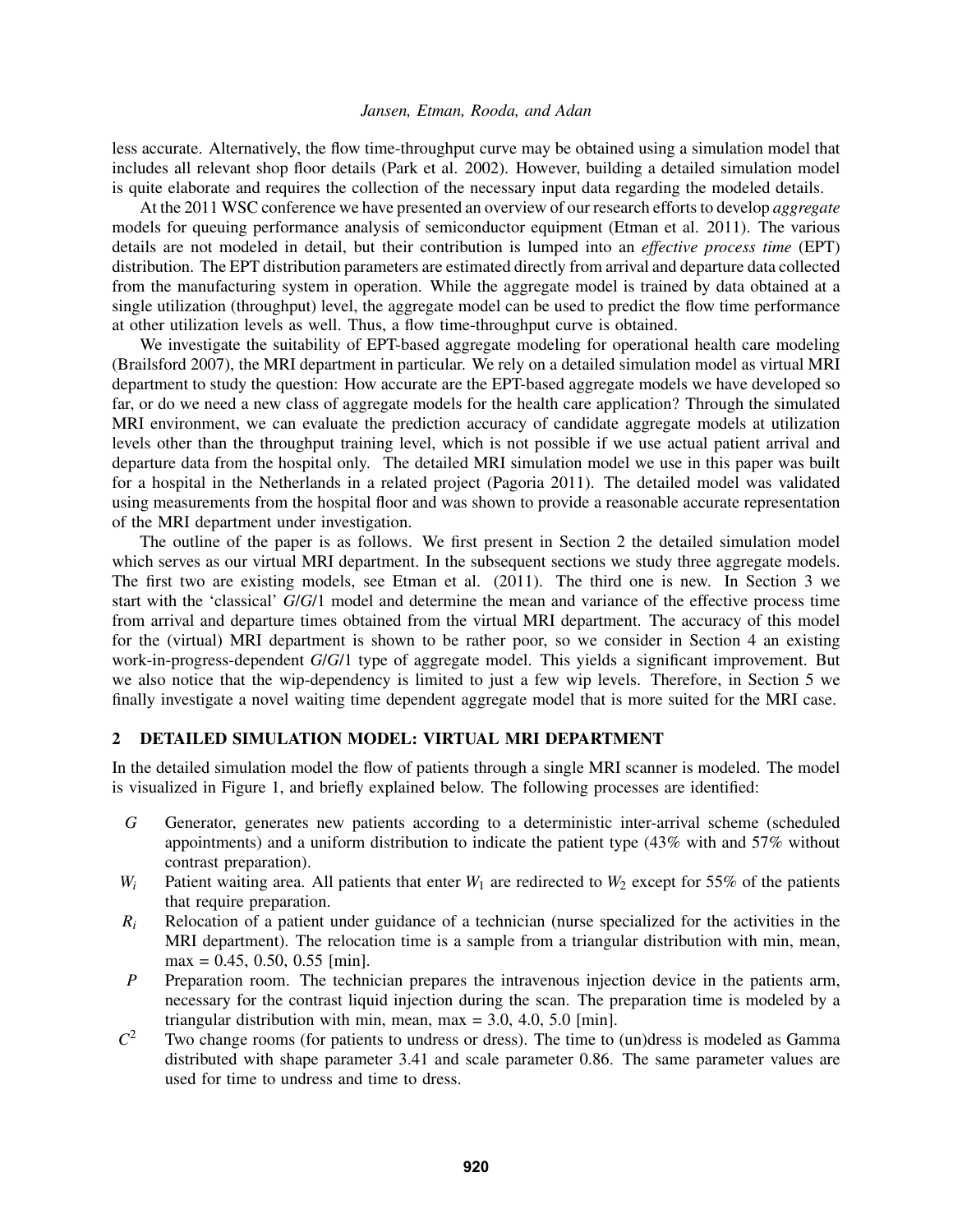

Figure 1: Detailed simulation model of the MRI department (single scanner). Circles indicate processes, arrows indicate communication channels.

- *M* MRI room. The activities include setup of the patient on the MRI table and setup of the MRI scanner (Gamma distributed time to setup, with shape parameter 2.08 and scale parameter 2.01), the MRI scanning (Gamma distribution with shape parameter 7.86 and scale parameter 2.67), and the after-scan activities (Gamma distribution with shape parameter 1.66 and scale parameter 1.81). If a patient requires preparation but was not prepared in the preparation room *P*, then preparation is executed in the MRI room during step *M*, which takes a deterministic 6.00 [min].
- *B* Technician buffer, contains technicians waiting for a new work cycle assignment. There is a fixed number of technicians. Technicians are either assigned to a work cycle or waiting in *B*.
- *E* Exit. The patient flow time is calculated here.

There are four types of work cycles a technician can be assigned to:

- 1. Guide (relocate) a patient from waiting area *W*<sup>1</sup> to preparation room *P*, and prepare for contrast liquid injection.
- 2. Guide a patient from waiting area  $W_2$  to change room  $C$ .
- 3. Guide a patient from change room *C* to MRI room *M*, do the MRI setup, the MRI scan, the after scan activities, and guide the patient back to change room *C*.
- 4. Assist another technician with MRI setup (part of *M*), which requires two technicians.

A work cycle can only start once the receiving process is vacant. The flow of patients (pat), technicians (tec), and patients accompanied by technicians (pat,tec) is visualized in Figure 1.

## 3 *G*/*G*/1 AGGREGATE MODEL

Our first experiment is to aggregate the MRI detailed model into a simple *G*/*G*/1 representation with the mean and coefficient of variation of the *effective process time* (EPT) determined from arrivals (generator *G*) and departures (exit *E*) measured in the detailed model. For each departing patient its effective process time is calculated using:

$$
e_i = d_i - \max(a_i, d_{i-1})
$$
\n<sup>(1)</sup>

where  $e_i$  is the EPT realization due to the *i*-th patient departing from the MRI department,  $d_i$  is the departure time of the *i*-th departing patient,  $a_i$  is the arrival time of the *i*-th departing patient, and  $d_{i-1}$  is the departure time of the  $(i-1)$ -th departing patient.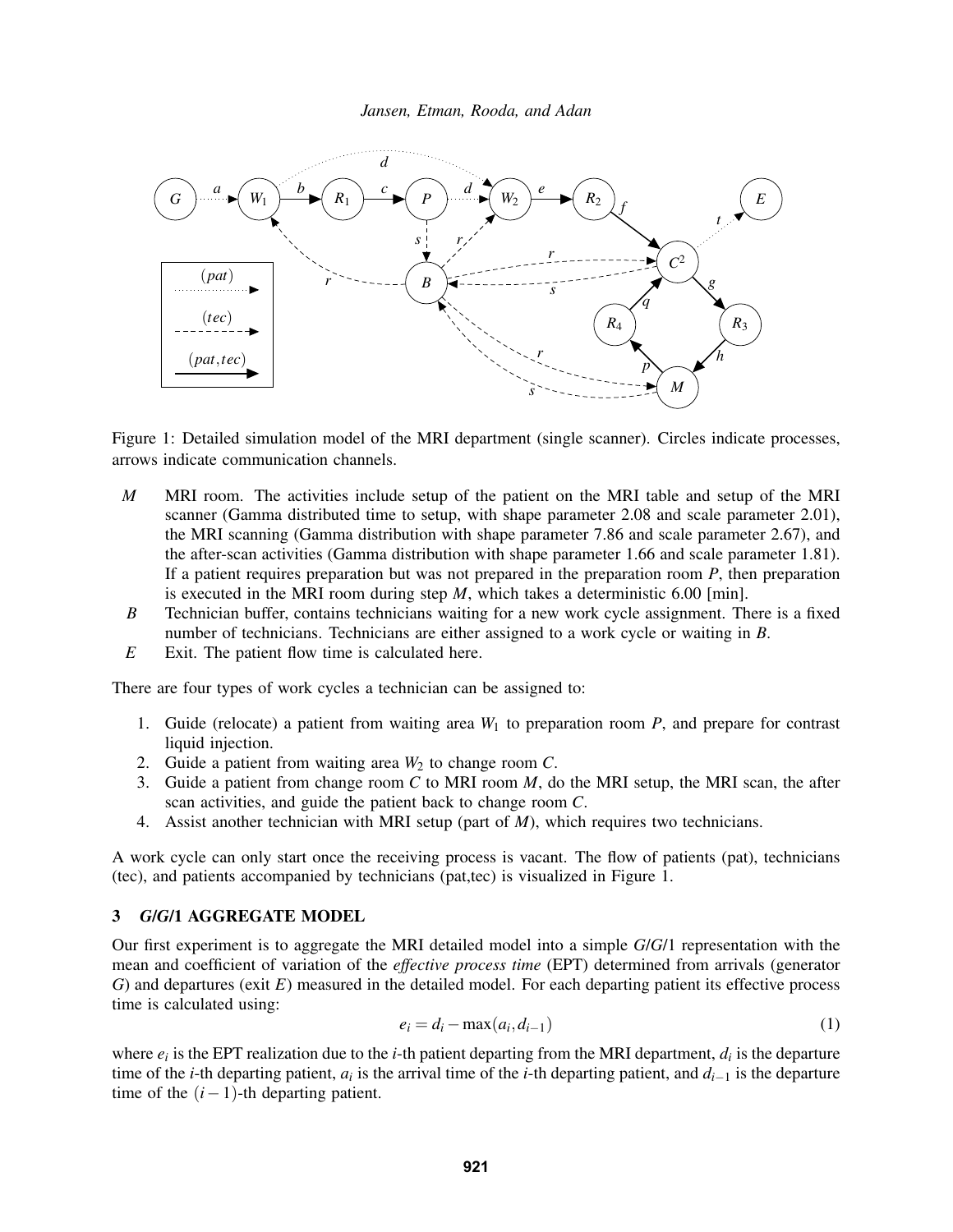We simulated one million patients (excluding a warm-up period of fifty thousand patients) for a range of inter-arrival rates. We calculated mean effective process time *t*<sup>e</sup> [min], squared coefficient of variation  $c_e^2$ , and associated 90% confidence intervals using the batch means method. See Table 1.

Table 1: Mean effective process time  $t_e$  [min] and squared coefficient of variation of the effective process time  $c_e^2$  for various arrival rates.  $t_a$  denotes the mean inter arrival time [min],  $\delta/\delta_{max}$  the fraction of throughput and maximum throughput, and CI the two-sided 90% confidence interval.

|        |                       | MRI model              |                          |  |  |
|--------|-----------------------|------------------------|--------------------------|--|--|
| $t_a$  | $\delta_{\text{max}}$ | $t_{\rm e} \pm$ (CI/2) | $c_{\rm e}^2 \pm (CI/2)$ |  |  |
| 0.0001 | 1.00                  | $29.82 \pm 0.1117$     | $0.090 \pm 0.00019$      |  |  |
| 30     | 0.99                  | $29.99 \pm 0.0077$     | $0.090 \pm 0.00019$      |  |  |
| 32     | 0.93                  | $31.50 \pm 0.0049$     | $0.092 \pm 0.00020$      |  |  |
| 34     | 0.88                  | $32.80 \pm 0.0061$     | $0.089 \pm 0.00021$      |  |  |
| 36     | 0.83                  | $33.88 \pm 0.0075$     | $0.085 \pm 0.00019$      |  |  |
| 38     | 0.78                  | $34.77 + 0.0088$       | $0.081 \pm 0.00019$      |  |  |
| 40     | 0.75                  | $35.49 \pm 0.0104$     | $0.077 \pm 0.00021$      |  |  |
| 50     | 0.60                  | $37.29 \pm 0.0141$     | $0.065 \pm 0.00017$      |  |  |
| 60     | 0.50                  | $37.69 \pm 0.0156$     | $0.062 \pm 0.00017$      |  |  |
| 80     | 0.37                  | $37.76 \pm 0.0155$     | $0.061 \pm 0.00015$      |  |  |

Table 1 shows that  $t_e$  and  $c_e$  depend on the inter-arrival rate. For  $t_a = 80$  [min],  $t_e$  equals the mean flow time of a patient in an empty system (37.76 [min]), whereas for  $t_a = 30$  [min],  $t_e$  is approximately equal to the inter-arrival time, i.e. the inverse of the throughput of the system. This means the MRI department cannot really be modeled as a *G*/*G*/1 system, unless the system operates at a very high throughput. This is confirmed by Figure 2.

The blue, the green, and the red lines in Figure 2 correspond to flow time-throughput predictions by the *G*/*G*/1 aggregation with the  $t_e$  and  $c_e^2$  set to the values in Table 1 corresponding to  $t_a = 50,38,32,$ respectively. We refer to these *t*<sup>a</sup> values as the throughput training points of the aggregate model. The solid lines correspond to the prediction obtained using analytical *G*/*G*/1 queuing approximation (Hopp and Spearman 2008):

$$
\varphi = \frac{c_{\rm a}^2 + c_{\rm e}^2}{2} \frac{u}{1 - u} t_{\rm e} + t_{\rm e}
$$
 (2)

with  $u = t_e/t_a$ , and  $c_a^2 = 0$  for the deterministic arrivals. The lines connecting data points depicted by '+' signs in red, green en blue, were obtained by simulating the *G*/*G*/1 aggregate model for various arrival rates. In the picture, the center '+' represents the simulated mean, the upper '+' the upper bound of the 90% confidence interval on the mean, and the bottom '+' the confidence lower bound. Only for high throughput levels the three crosses can be identified; for the other levels they lie approximately on top of each other. Due to the deterministic arrivals, (2) is an approximation and slightly deviates from the simulated response in particular for lower throughput levels.

With black, the simulated responses of the *detailed* simulation model are depicted. Clearly, the vertical asymptote predicted by the *G*/*G*/1 models is located at a too low throughput; the higher the throughput training point, the better the prediction. Also, the predicted horizontal asymptote is subject to some error; this error gets smaller for a lower throughput training point. Obviously this is due to the dependency of  $t<sub>e</sub>$ on the arrival rate, as observed in Table 1.

### 4 WIP-DEPENDENT *G*/*G*/1-TYPE OF AGGREGATE MODEL

In Etman et al. (2011), a second class of EPT-based aggregate models is described: aggregate models that depend on the work-in-progress (wip). The idea is to make the EPT distribution in the aggregate model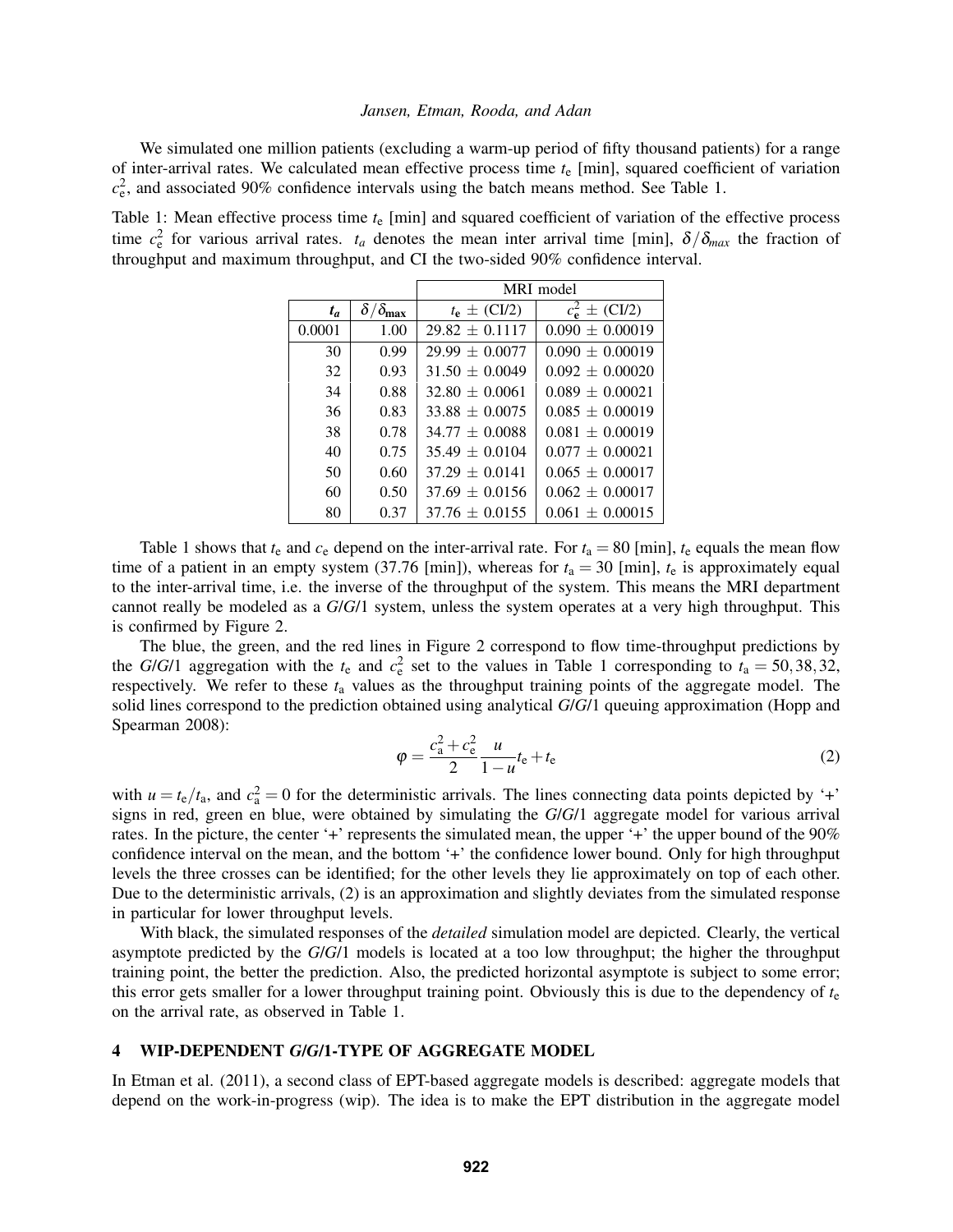



Figure 2: Flow time-throughput curves predicted by the *G*/*G*/1 aggregate model (analytical and simulation) for three throughput training points (TPs) and the true curve calculated by the detailed simulation model.

wip dependent, and to measure this wip dependency from the stochastic wip fluctuations in the operating system to be aggregated. For the MRI department this means that we register for each patient besides the effective process time, also the wip the patient experiences during its visit. Then we can sort the EPT realizations in accordance with the wip-level, which provides us with a wip-dependent EPT distribution that we can use to build a wip-dependent *G*/*G*/1 alike aggregate (simulation) model.

Veeger et al. (2010) developed such wip-dependent aggregate models for semiconductor equipment. They noticed that EPTs started upon arrival (for lots entering an empty system), behave differently from the other EPTs started upon departure (thus for lots that have been waiting in the queue). This is also true for a wip-dependent *G*/*G*/1 type of aggregation of the MRI department. The EPT of a patient entering an empty MRI department will always be the sum of the processing times of the various steps in the MRI department (assuming that no overtaking occurs), which is independent of the arrival rate. On the other hand, the EPTs that start upon departure of a previous patient, do depend on the arrival rate. The EPT becomes shorter the more crowded it gets in the MRI department.

This means that upon departure of a patient we register the EPT, the wip upon EPT start, and the event responsible for the EPT start (start upon arrival or start upon departure). These three data objects can be calculated from the registered arrival and departure times. We distinguish two EPT distributions: one for EPTs started upon arrival, and one for EPTs started upon departure. The first distribution is wip independent. The second distribution is wip dependent, for instance the mean effective process time is expected to decrease for increasing number of patients in the system (i.e. for increasing arrival rate).

In the wip-dependent aggregate simulation model we use multiple process time distributions: one for each wip-level with the mean and variance obtained from the measured EPT distributions. A fictitious wip-level 'zero' is introduced corresponding to the distribution of EPTs that started upon arrival. Also, a certain maximum wip level *N* is identified where the system operates near its maximum throughput and has as such become workload independent.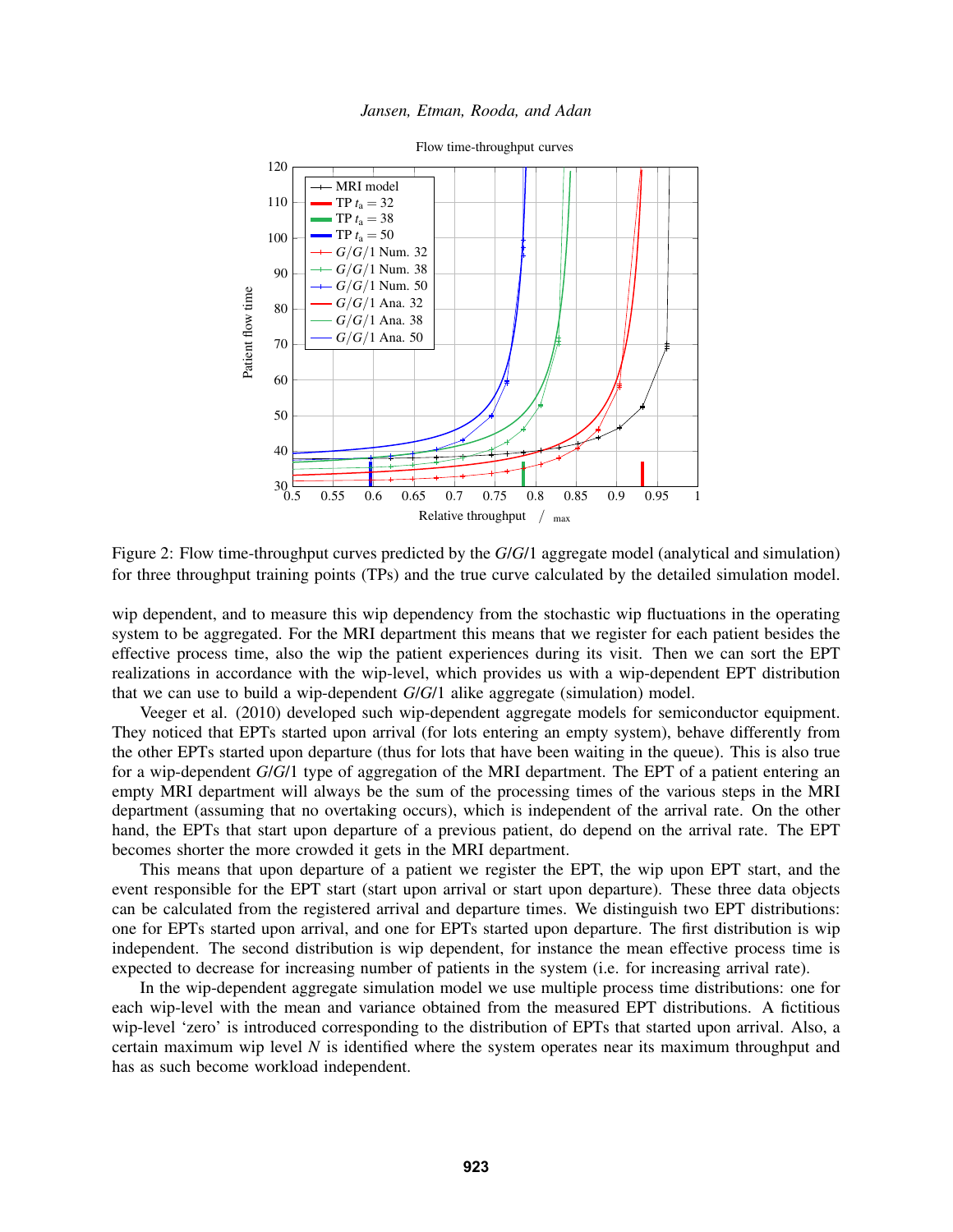For a range of arrival rates, we did several simulation runs of one million patients (excluding warm-up period). The number of EPTs observed for each wip level are presented in Table 2. Figure 3 depicts the measured mean EPT values  $t_e(w)$  as a function of the wip. For  $c_e^2$  a similar picture can be made.

Table 2: Distribution of 1 million EPT realizations over WIP levels for different deterministic inter-arrival times in actual numbers.

| # EPTs      | <b>WIP Level</b> |        |              |       |       |       |       |          |  |
|-------------|------------------|--------|--------------|-------|-------|-------|-------|----------|--|
| $t_{\rm a}$ | $\bf{0}$         |        | $\mathbf{2}$ | 3     | 4     | 5     | 6     | $\geq 7$ |  |
| 30          | 3926             | 51869  | 56052        | 52689 | 48645 | 46059 | 43309 | 697451   |  |
| 32          | 114799           | 667139 | 176170       | 34168 | 6552  | 968   | 191   | 13       |  |
| 34          | 236998           | 710707 | 50054        | 2192  | 48    |       |       |          |  |
| 36          | 360490           | 627164 | 12244        | 99    | 3     |       |       |          |  |
| 38          | 476636           | 520368 | 2989         | 6     |       |       |       |          |  |
| 40          | 581369           | 417850 | 780          | 1     |       |       | -     |          |  |
| 45          | 779000           | 220959 | 41           |       |       |       |       |          |  |
| 50          | 895841           | 104158 |              |       |       |       |       |          |  |
| 60          | 982714           | 17286  |              |       |       |       |       |          |  |
| 80          | 999788           | 212    |              |       |       |       |       |          |  |

From Table 2 and Figure 3 we observe the following:

- 1. Figure 3 confirms that for patients entering an empty system (wip level zero), the *t*<sup>e</sup> is independent of the throughput training level, equal to the mean flow time in an empty system (no queuing).
- 2. Figure 3 shows a monotonically decreasing  $t_e(w)$ .
- 3. Figure 3 shows that the wip dependence is limited to wip levels 0, 1 and 2; for higher wip levels a *t*<sup>e</sup> asymptote is reached which relates to the maximum throughput of the MRI department.
- 4. Table 2 shows that for low arrival rates, the number of patients in the MRI department is mostly one (wip levels zero and one). Only for arrival rates approaching the maximum throughput of the system, higher wip-levels are observed.
- 5. For wip level one, Figure 3 shows that *t*<sup>e</sup> depends on the throughput training level (arrival rate).
- 6. Finally, Figure 3 seems to suggest that the measured  $t<sub>e</sub>$  can get below the theoretical minimum  $t<sub>e</sub>$ one would expect at first sight, being the reciprocal of the maximum throughput.

From these observations we draw the following conclusions:

- Observation 1 confirms that, similar to Veeger et al. (2010), in the aggregate model we need to distinguish between effective process times that start upon arrival of a patient entering an empty system, and process times that start upon departure of a previous patient.
- Observation 2 means that the prediction accuracy of the aggregate model is expected to improve if we account for the work load dependency. This was also the very reason in our previous work to develop wip-dependent aggregate models, see Etman et al. (2011).
- Observation 3 is new to us. That is, in our semiconductor applications the monotonic decrease typically occurred on a wider range of wip levels. The reason is twofold: (a) in the semiconductor applications we typically aggregated multi-machine workstations into a single-server wip-dependent aggregate model, (b) the variability present in the semiconductor applications seems to be much higher than in the MRI department. Note that the  $c_e^2$  values reported in Table 1 are rather low.
- Observation 4 stresses that for certain throughput training levels certain wip levels may not contain sufficient EPT realizations to compute an accurate mean value. To properly train the aggregate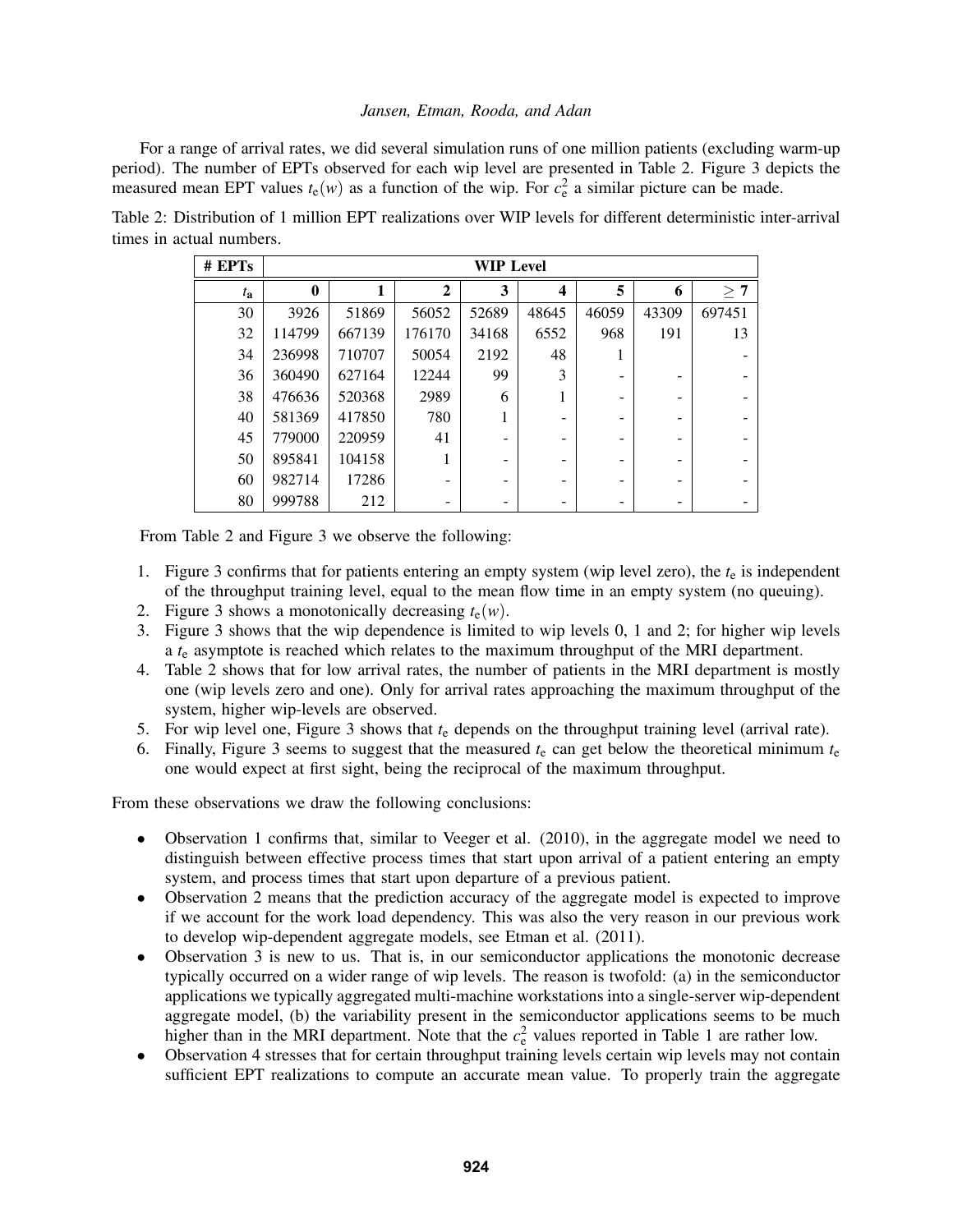*Jansen, Etman, Rooda, and Adan*



EPT per WIP bucket for different training points

Figure 3: Measured mean EPT per WIP level for different inter-arrival times.  $EPT_{max}$  and  $EPT_{min}$  denote the analytically determined maximum and minimum EPT.

model we need to account for certain wip levels that may have insufficient EPT realizations to calculate a reliable  $t_e$  and  $c_e^2$  value. A similar observation was made by Veeger et al. (2010).

- Observation 5 is again new to us, at least to some extend. From our earlier work we already knew that the wip-dependent behavior typically cannot be fully estimated from monitoring the stochastic behavior of the system at a *single* utilization level (throughput training point). Nevertheless we have always found it remarkable how much we can actually reconstruct. Figure 3 suggests a rather significant dependency of  $t_e(w = 1)$  on the throughput training point, which may negatively affect the prediction accuracy of the aggregate model. The actual prediction accuracy can only be investigated by implementing the aggregate model and comparing its response with the detailed simulation model, which will be presented shortly.
- Finally, Observation 6 is remarkable indeed, and was noticed earlier by Veeger et al. (2011).

We built a wip-dependent  $G/G/1$  type of aggregate model (simulation model) for training levels:  $t_a = 32$ , 38, and 50 [min], using five, three, and two wip-levels for EPT distributions, respectively (motivated by the number of EPT realizations given in Table 2). For each wip level the effective process time distribution is represented by a Gamma distribution with the parameters given in Table 3.

The flow time-throughput curves (red, green, and blue) predicted by the aggregate model are depicted in Figure 4. The black curve is the true response by the detailed model. Compared to Figure 2 this is a clear improvement, in particular for training levels  $t_a = 32$  and  $t_a = 38$ . For  $t_a = 50$ , some of the wip-dependent behavior is not covered due to the missing second wip level for the EPT distribution, which causes a severe error in the estimate of the location of the vertical asymptote. Note that the horizontal asymptote is correctly estimated for all training points due to the training point independence in wip level 0.

Inclusion of the wip-dependent behavior in the aggregate model yields a significant improvement compared to the classical *G*/*G*/1 aggregation. The location of the predicted vertical asymptote is slightly to the right of the true asymptote, which is due to Observation 6. Figure 4 also provides for a new observation: for training points  $t_a = 32$  and  $t_a = 38$  we observe an overestimation of the flow time at the training point.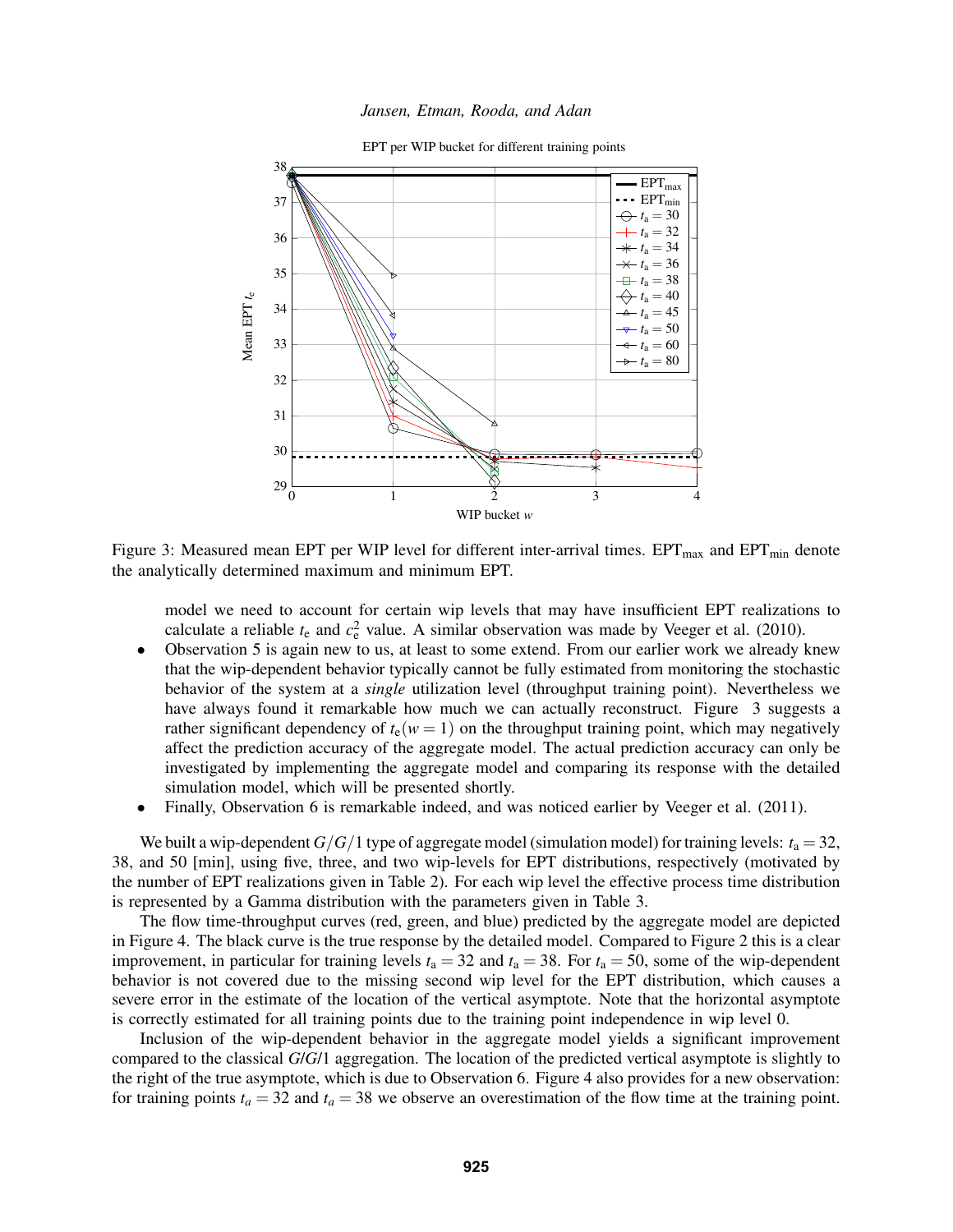|                       | Measurement    |                  | Gamma parameters |                | $t_{\rm e}$   | $c_{\rm e}^2$ |
|-----------------------|----------------|------------------|------------------|----------------|---------------|---------------|
| <b>Training Point</b> | w              | $\boldsymbol{n}$ | shape $a$        | scale <i>b</i> | $(a \cdot b)$ | (1/a)         |
| $t_a = 32$            | $\theta$       | 114799           | 16.3454          | 2.3100         | 37.7579       | 0.06118       |
|                       | 1              | 667139           | 10.8098          | 2.8666         | 30.9874       | 0.09251       |
|                       | $\mathfrak{D}$ | 176170           | 10.6392          | 2.7985         | 29.7738       | 0.09400       |
|                       | 3              | 34168            | 10.5879          | 2.8177         | 29.8334       | 0.09445       |
|                       | 4              | 7724             | 10.7677          | 2.7419         | 29.5240       | 0.09287       |
| $t_a = 38$            | $\Omega$       | 476636           | 16.4436          | 2.2951         | 37.7397       | 0.06081       |
|                       | 1              | 520368           | 10.8617          | 2.9543         | 32.0887       | 0.09207       |
|                       | $\overline{2}$ | 2996             | 9.8773           | 2.9792         | 29.4265       | 0.10124       |
| $t_{\rm a} = 50$      | $\Omega$       | 895841           | 16.3684          | 2.3073         | 37.7668       | 0.06109       |
|                       |                | 104159           | 11.3120          | 2.9391         | 33.2471       | 0.08840       |

Table 3: Gamma shape and scale parameters for the gamma distributions fitted to the EPT data per training point per WIP level *w*.



#### Flow time-throughput curves

Figure 4: Flow time-throughput curves predicted by the wip-dependent *G*/*G*/1-type aggregate model for three throughput training points (TPs) and the true curve calculated by the detailed simulation model.

This is noteworthy, since in our earlier work the aggregate model predictions are usually quite accurate near the training point (see e.g. Figure 3 (b) in Etman et al. (2011)). We conjecture this can be attributed to the workload dependency within the wip levels of the EPT distributions, level one in particular.

## 5 WAITING TIME DEPENDENT *G*/*G*/1-TYPE OF AGGREGATE MODEL

Motivated by the observation that the wip dependency is limited to just a few wip levels (resulting in workload dependency within wip levels of the EPT distributions) we explore a novel type of aggregate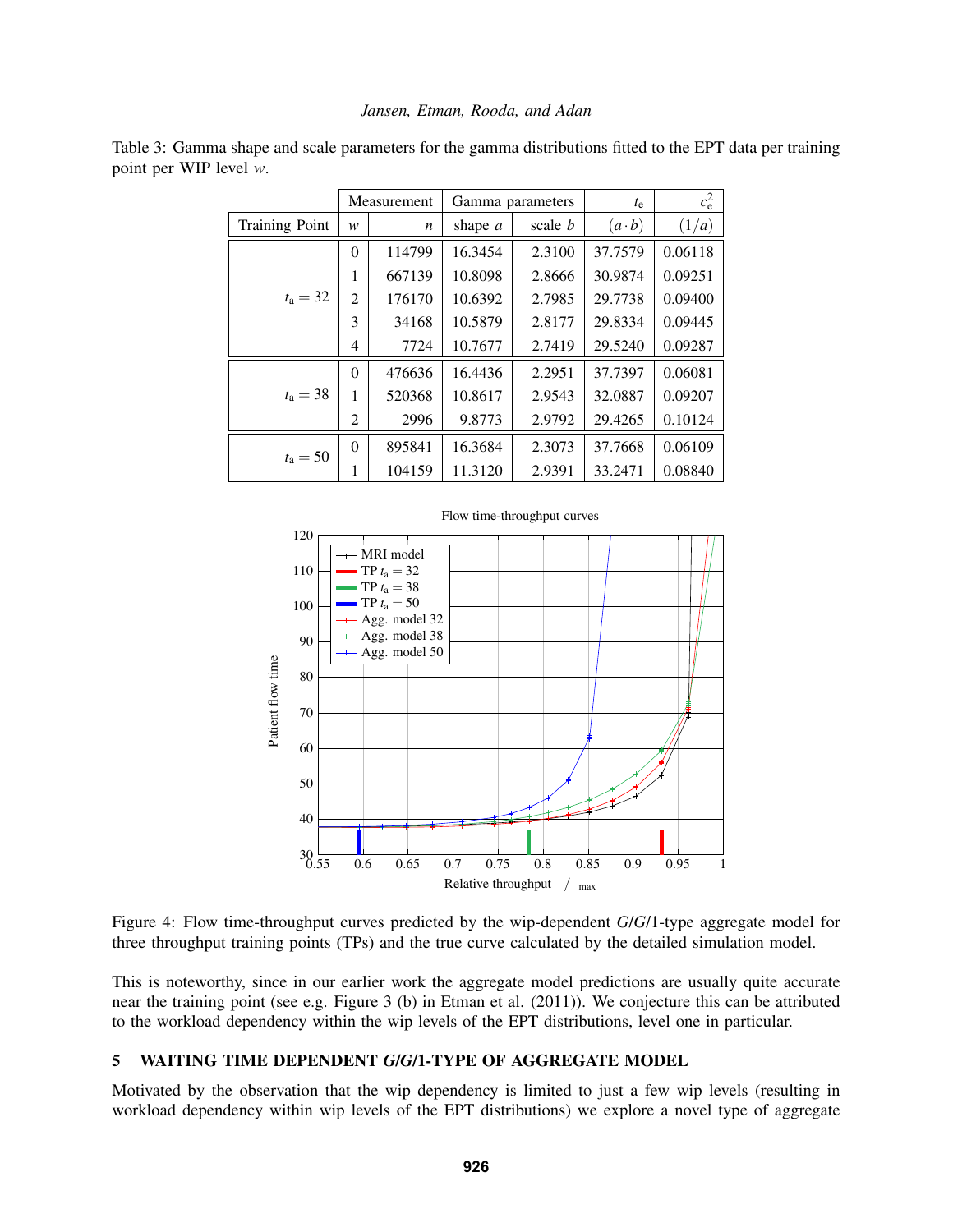model: a waiting time dependent *G*/*G*/1 type of aggregate model. The idea is to let  $t_e$  and  $c_e^2$  depend on the *waiting time* (instead of the wip) a patient has experienced upon its process time start in the aggregate model. From the arrival and departure data, this waiting time can be calculated as follows:

$$
q_i = \max(0, d_{i-1} - a_i)
$$
 (3)

The effective process time is again computed from (1). We thus arrive at a cloud of points  $(e_i, q_i)$ , and may use any suitable discretization in the continuous waiting time domain to obtain approximations for the relations  $t_e(q)$  and  $c_e^2(q)$ . In this paper we have relied on calculating the moving average using a certain moving window size. An example is given in Figure 5. To the moving average we fit some exponential type of function to obtain explicit relations for  $t_e(q)$  and  $c_e^2(q)$  that can be used in the aggregate model.



Figure 5: A cloud of points  $(e_i, q_i)$ . The red curve is the moving average that is used as trend line to obtain relation  $t_e(q)$ .

The aggregate model consists of a patient arrival distribution (deterministic inter arrival times in our case), an infinite-capacity queue and a single server. The server uses two process time distributions: 1) a waiting time independent effective process time distribution for patients arriving in an empty system, 2) a waiting time dependent effective process time distribution, with the mean and variance given by  $t_{e}(q)$ and  $c_e^2(q)$  for patients who arrived in a non-empty system. Upon sampling a new service time for the next patient, the waiting time this patient has experienced until start of service determines the distribution parameter values. So for each patient of the second category the process time distribution parameters are (slightly) different. The aggregate model building procedure can be summarized as:

- Collect arrival and departure times at the system to be aggregated.
- Calculate for each departing patient an EPT realization  $e_i$  and waiting time realization  $q_i$ .
- From the  $(e_i, q_i)$  data obtain approximate (preferably explicit) expressions for  $t_e(q)$  and  $c_e^2(q)$ ; distinguish between EPTs started upon arrival  $(q = 0)$ , and EPTs started upon departure of a previous patient  $(q > 0)$ .
- Build the aggregate model using  $t_e(q=0)$  and  $c_e^2(q=0)$ , respectively  $t_e(q>0)$  and  $c_e^2(q>0)$  as means and variances in the two process time distributions of the aggregate server.

The result of the first three steps are presented in Figures 6(a) and 6(b). The two graphs in Figure 6 present  $t_e(q>0)$  and  $c_e^2(q>0)$ , both the observed moving average and the exponential fit, for arrival rates  $t_a = 32,38$ , and 50, respectively. For  $q = 0$ , we found  $t_e = 37.76$  and  $c_e^2 = 0.061$ , irrespective of the training point. We observe:

 $\bullet$  *t*<sub>e</sub> is monotonically decreasing, whereas  $c_e^2$  is monotonically increasing.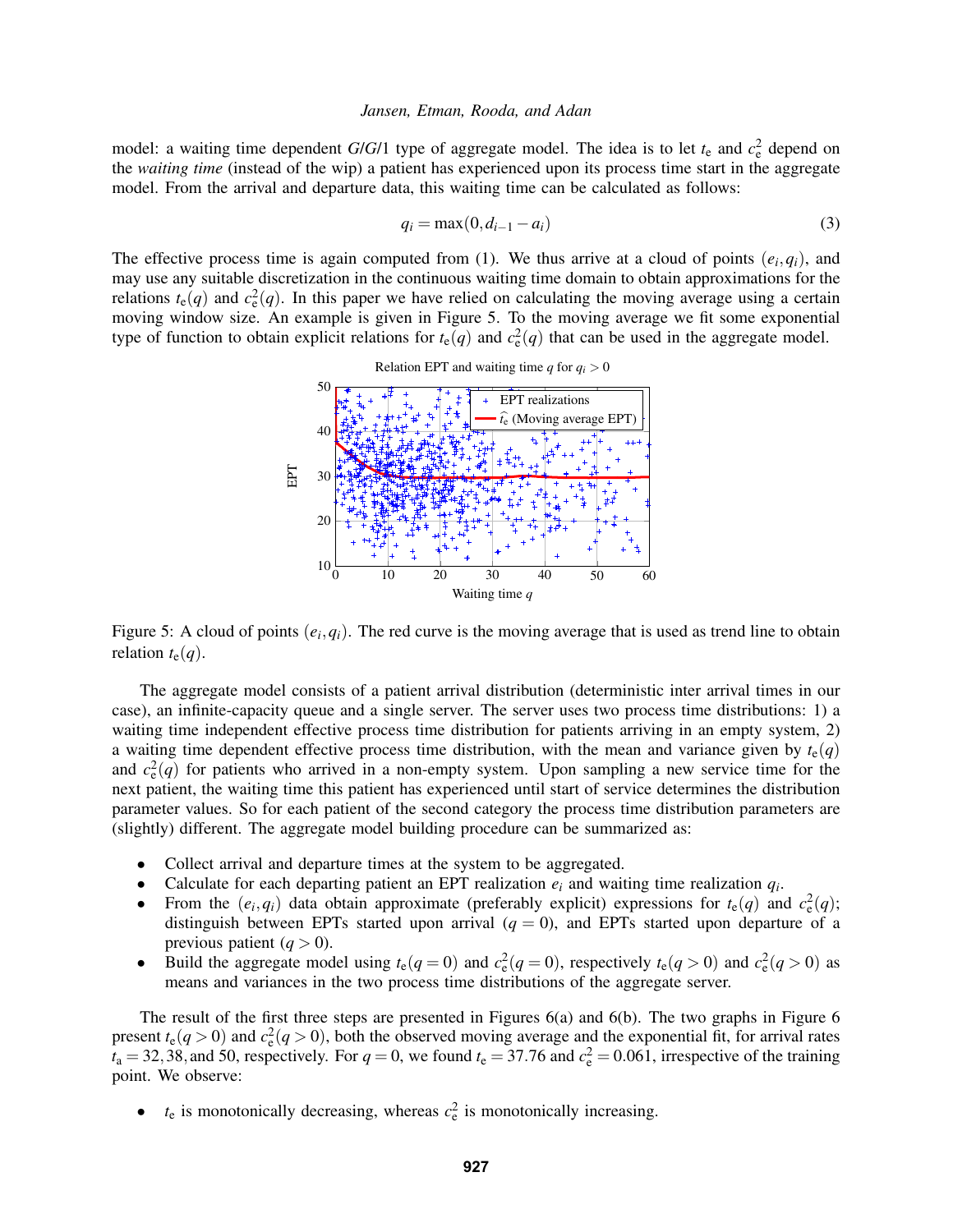



Figure 6: Moving averages and exponential function fits for  $t_e(q)$  and  $c_e^2(q)$  for the three training points.

- $c_e^2$  is very low (similar as in Table 1).
- The horizontal asymptote of  $t_e(q)$  is below the minimum expected value (reciprocal of the maximum throughput). For  $t_a = 50$  this difference is quite pronounced.
- The chosen exponential function is able to quite accurately fit the moving averaged data.



Figure 7: Flow time-throughput curves predicted by the waiting time-dependent *G*/*G*/1-type aggregate model - denoted GBMEq - for three throughput training points (TPs) and the true curve calculated by the detailed simulation model.

Flow time-throughput curves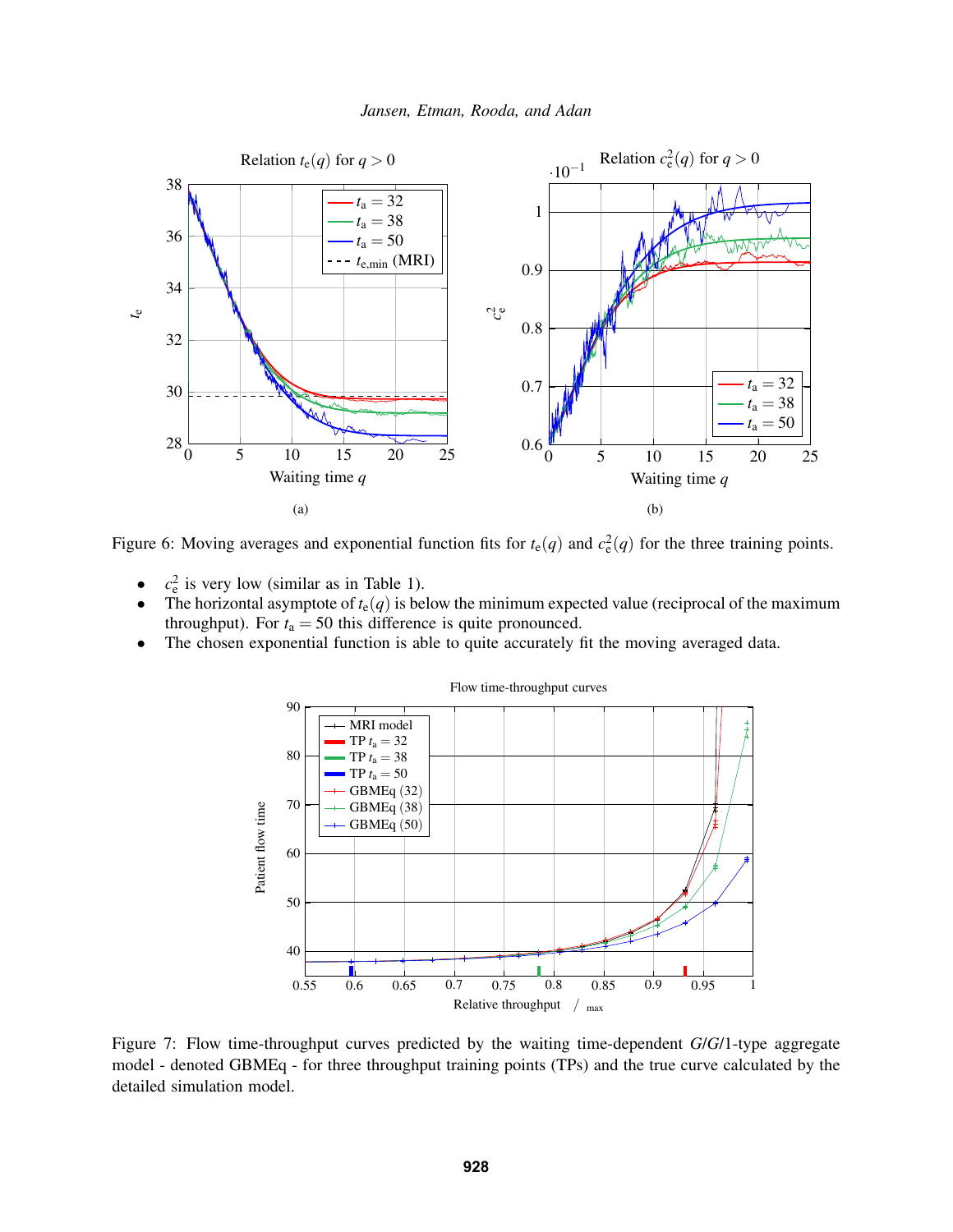The flow time predictions by the aggregate model are presented in Figure 7. Note again that the horizontal asymptote is correctly estimated, and also the flow time prediction is accurate near the training throughput level, irrespective of the training point. We now consistently have a vertical asymptote estimated to the right of the true vertical asymptote. This is due to the underestimation of the *t*<sup>e</sup> asymptote in Figure 6(a). Apparently for low throughput levels we have difficulties to reconstruct the true maximum throughput value from the observed  $(e_i, q_i)$  values. For higher training throughput the prediction becomes more accurate.

## 6 CONCLUSION

We have investigated three types of models for aggregate simulation modeling of an MRI department: 1) a *G*/*G*/1 model, 2) a wip-dependent *G*/*G*/1 type of model, and 3) a novel waiting-time dependent *G*/*G*/1 type of model. To investigate the accuracy of the aggregate models, a detailed simulation model of an MRI department of a hospital in the Netherlands has been used. The process time distribution parameters of the aggregate models are estimated from arrival and departure times generated by the detailed MRI simulation model. Subsequently the flow-time throughput curves predicted by the aggregate models have been compared with the 'true' curve generated by the detailed MRI simulation model.

The accuracy of the 'classical' *G*/*G*/1 model is inferior to the wip-dependent and the waiting-time dependent model. The effective process time model parameters are workload dependent, which can be better captured by the latter two aggregate model variants. A particular property of the studied MRI system is that the workload dependency is limited to just a few wip levels. Maximum throughput is reached once two or more patients are in the system. The proposed waiting-time dependent aggregate model provides a more accurate flow-time prediction than the wip-dependent aggregate model. The waiting-time dependent model avoids discretization errors, but still estimates a too high maximum throughput due to the underestimation of the *t*<sup>e</sup> asymptote. We note however that the maximum throughput estimation becomes more accurate as the training throughput approaches the true maximum throughput. In practice many MRI departments operate at a rather high utilization.

On the basis of our simulation study, we conclude that the new waiting time dependent model is a promising candidate for EPT-based performance modeling of an MRI department. The next step is to study the aggregate model building from the hospital data perspective, for instance regarding the typically limited number of patient arrival and departure events and the strong daily fluctuations in health care systems.

#### **REFERENCES**

- Brailsford, S. C. 2007, December. "Tutorial: Advances and challenges in healthcare simulation modeling". In *Proceedings of the 2007 Winter Simulation Conference*, edited by S. G. Henderson, B. Biller, M.-H. Hsieh, J. Shortle, J. D. Tew, and R. R. Barton, 1436–1448. Piscataway, New Jersey: Institute of Electrical and Electronics Engineers, Inc.
- Etman, L. F. P., C. P. L. Veeger, E. Lefeber, I. J. B. F. Adan, and J. E. Rooda. 2011, December. "Aggregate Modeling of Semiconductor Equipment using Effective Process Times". In *Proceedings of the 2011 Winter Simulation Conference*, edited by S. Jain, R. R. Creasey, J. Himmelspach, K. P. White, and M. Fu, 1795–1807. Piscataway, New Jersey: Institute of Electrical and Electronics Engineers, Inc.
- Fomumdam, S., and J. W. Herrmann. 2007. "A Survey of Queueing Theory Applications in Healthcare". Technical Report TR2007-24, Institute for Systems Research, University of Maryland. Available via http://hdl.handle.net/1903/7222.
- Hopp, W. J., and M. L. Spearman. 2008. *Factory Physics: Foundations of Manufacturing Management*. 3rd ed. New York: IRWIN/McGraw-Hill.
- Pagoria, G. 2011. "Analysis and Performance Improvement of MRI Departments". Technical Report Technical report SE 420643, Systems Engineering, Department of Mechanical Engineering, Eindhoven University of Technology, Eindhoven, The Netherlands.